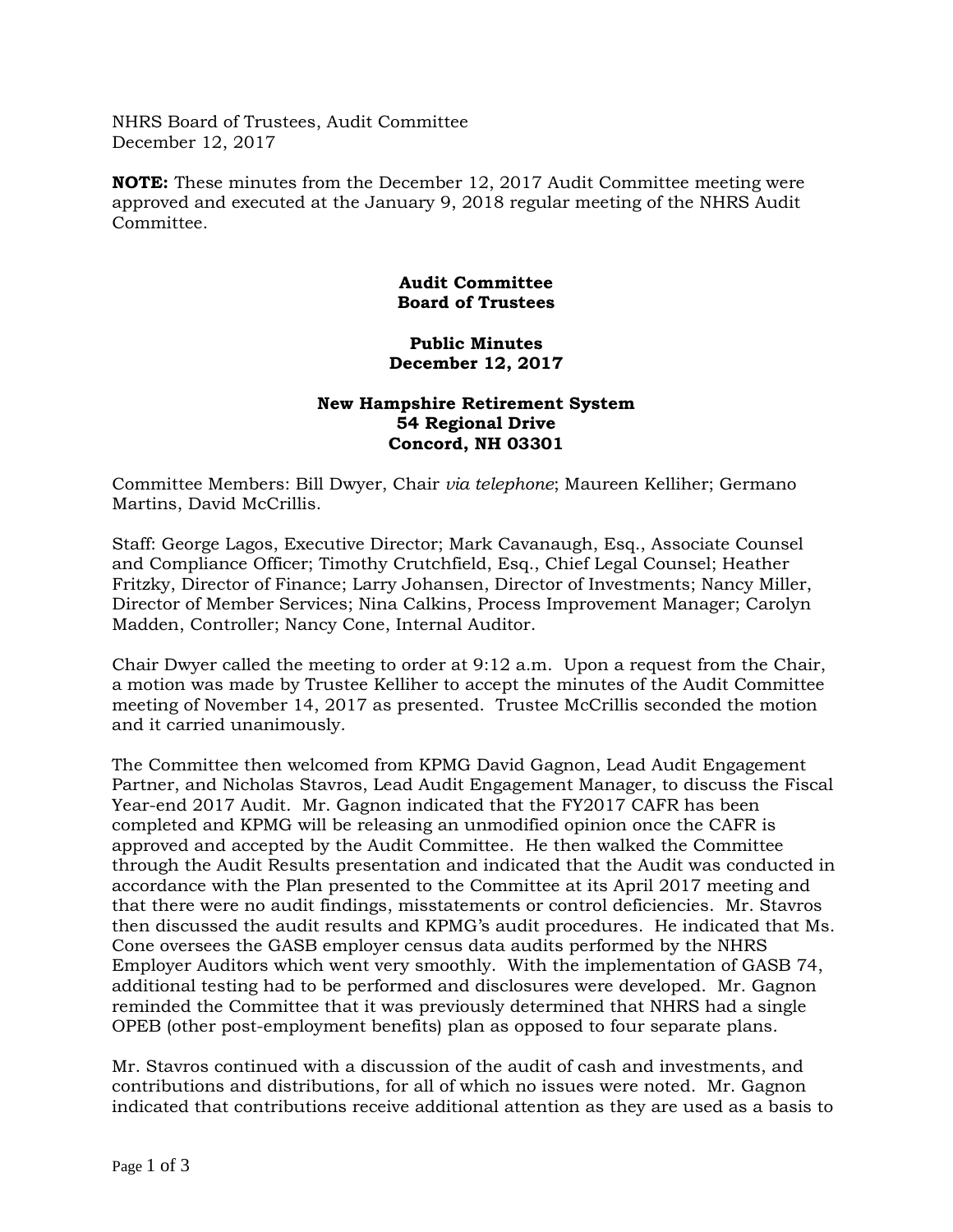allocate the net pension liability and the OPEB liability. Trustee McCrillis inquired as to the change in accounting judgements related to the estimates for fiscal year 2017 versus fiscal year 2016 and Mr. Gagnon indicated that the slight increase in sensitivity was related to the implementation of GASB 74. Trustee McCrillis then inquired about the audit of alternative investments. Mr. Gagnon responded that all the private equity and debt investment funds have their own independent audits which are reviewed by KPMG. Mr. Stavros described the comparison of the investment fund's audit report to the investment statements to identify any differences. Mr. Gagnon indicated that there are no "Other Significant Matters" to discuss with the Committee.

Trustee Kelliher inquired as to KPMG's sampling process. Mr. Stavros described the statistical sampling program that utilizes criteria such as materiality and account balances to determine the sample size for contributions and distributions. For alternative investments, it is a more manual approach and Mr. Gagnon indicated that due to value swings a sample is selected prior to year-end and again post year-end.

Chair Dwyer stated he would like to give the Committee an opportunity to meet privately with KPMG. On a motion by Trustee Martins, seconded by Trustee Kelliher, the Committee entered into a non-public session under RSA 91-A:3, II(c) to discuss a matter which could adversely impact the reputation of someone other than a member of the public body, on a roll call vote, as follows:

Ayes: Trustees Dwyer, Kelliher, Martins and McCrillis. Nays: None.

At the request of the Chair, KPMG representatives, Mr. Gagnon and Mr. Stavros, along with Ms. Cone, the Internal Auditor, remained for the non-public session.

On a motion by Trustee McCrillis, seconded by Trustee Kelliher, the Committee unanimously voted to conclude the non-public session. No votes were taken in the non-public session.

Upon a request from the Chair, a motion was made by Trustee McCrillis to approve and accept the Comprehensive Annual Financial Report for Fiscal Year 2017 and to recommend to the full Board its acceptance and release of the audited report per RSA 100-A:15, VI(a) subject to receipt of the auditor's unmodified opinion. Trustee Kelliher seconded the motion and it carried unanimously.

Mr. Gagnon and Mr. Stavros left the meeting at 9:50 a.m.

Ms. Cone reviewed the status of the FY2018 Internal Audit Plan. Three audits have recently been completed and the reports are in process. She then reviewed the Audit Issues Tracking Report indicating that target dates have been updated for the two Gainful Occupation issues in order to account for the process to amend the related Administrative Rules.

Mr. Lagos provided an update on the recently conducted Data Security Risk Assessment for which a report is anticipated by year-end. He then provided a PASE (Pension Administration System Evaluation) update indicating that information has